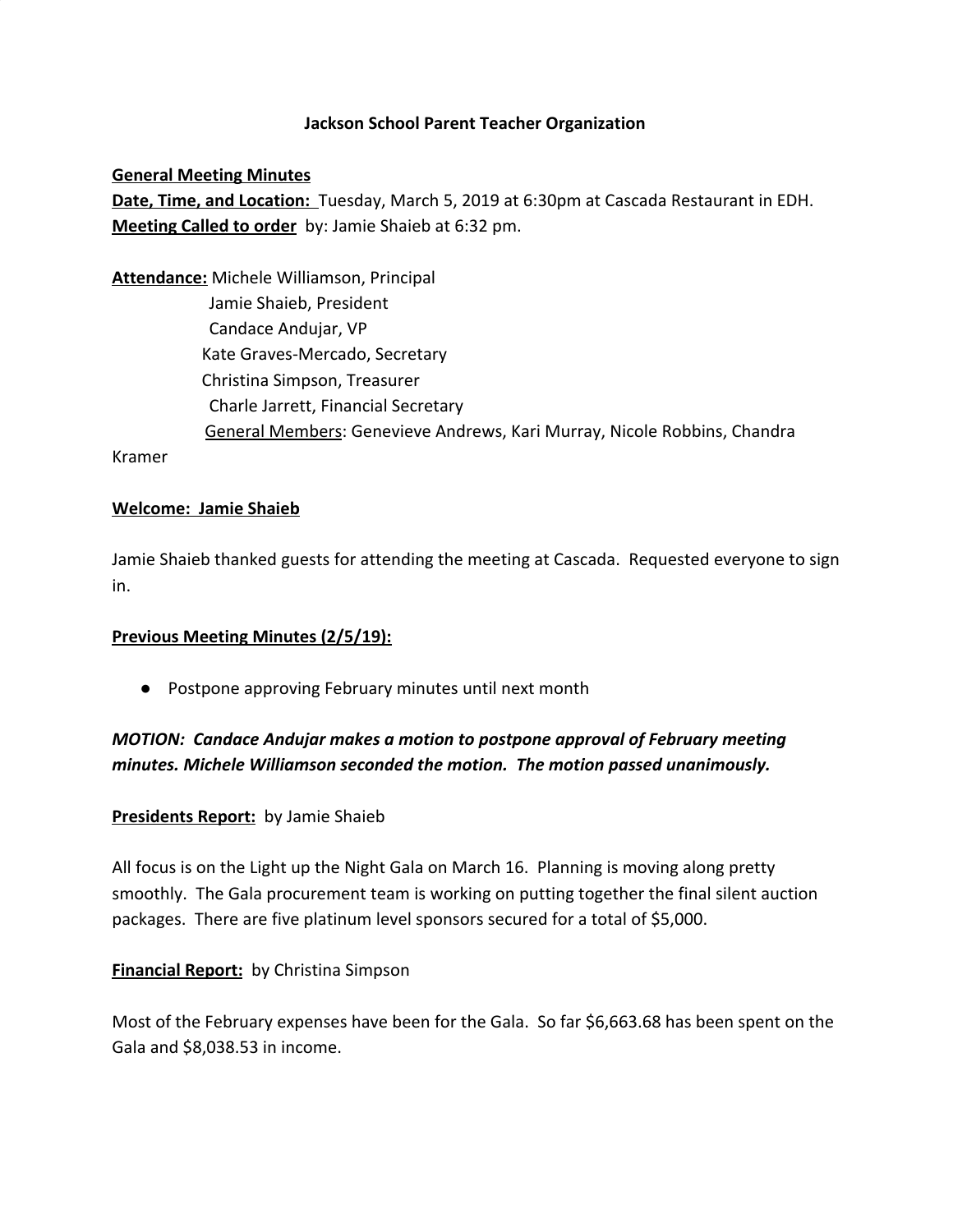Science Fair went over budget. It spent \$981.14 with a budget of \$800. Jamie and Christina to review Science Fair budget.

Jamie Shaieb is concerned with the non- sufficient fees (NSF) charged by the bank for returned checks. Jamie suggests adding \$100 to the budget to cover these costs Sometimes the bank doesn't report the NSF weeks after the check has been processed. Christina will speak to bank about reversing charges.

*MOTION: Charle Jarrett makes a motion to approve adding bank fees associated to insufficient fund fee to the budget. Candace Andujar seconded the motion. The motion passed unanimously.*

**Principal's Report:** for Michele Williamson

2nd Trimester is done and reports cards are out. The staff is working on a many plays from individual classrooms.

Mrs. Williamson is confirming with Dan Ogle a Spring Choir. The Jackson Actors Guild (JAG) musical, Dig It, is underway and will be performed on April 10 & 11.

Cake Wars video for the Gala has been filmed and will be ready soon.

The school is working towards Positive Behavior Interventions and Supports (PBIS) initiative and all the students attended a PBIS assembly. PBIS is the 3 year process. Students are learning simple chants to reinforce positive behavior and will receive Jag-y gems as rewards for larger prizes. The current focus is on bathroom behavior and playground behavior will follow. Colorful posters will be placed around campus and in classrooms to remind students to behave positively.

Sierra Outdoor School (SOS) field trip is coming up on March 27-29 for the 4th graders.

Jackson held an author assembly for the 3-5 graders.

All the students are working hard with reading and Ms. Upton has set up a racetrack in the library for students who have read over 10,000 words or more. There are multiple students that have already read over million words and Mrs. Williamson is treating students to lunch at In N' Out Burger for those in the millionair club.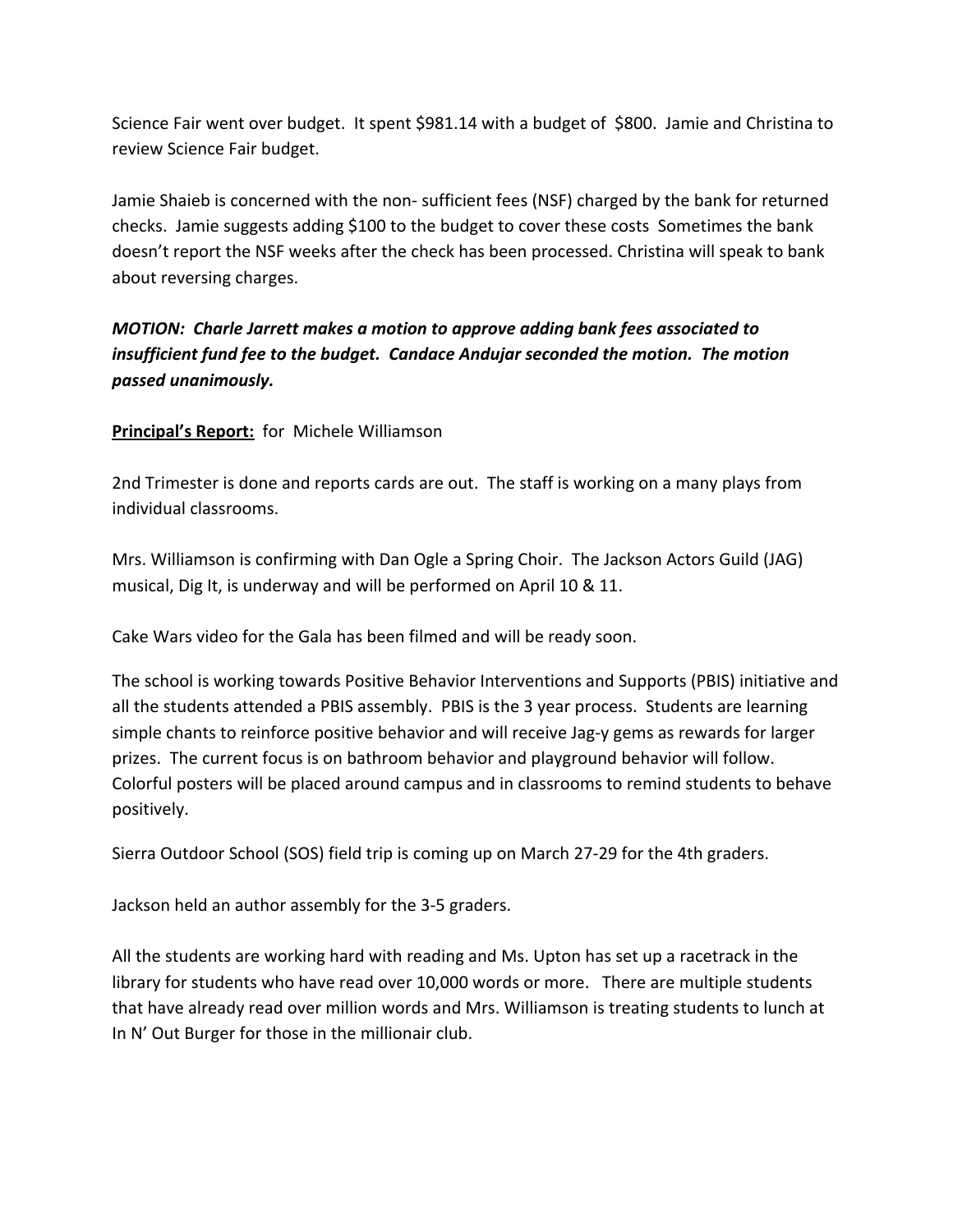Additionally, students that have the largest jump in Lexile testing scores will join Mrs. Williamson for a pizza lunch or picnic.

SBAC testing is coming up on May 5 for the 3-5 graders and all the teachers are preparing to help them succeed.

## **Committee Reports:**

# Community: by Kari Murray

Teacher Appreciation Week is scheduled for April 8-12 and will be sports themed this year. The Save the Date flyers will be going out on Friday, March 8. A sign-up genius link will be emailed out to all room parents to help with making doors, bringing in food, and spoiling our staff. Kari is looking into lunch options for the the Friday, April 12 for a teacher's luncheon. The Coffee cart will be back on Wednesday, April 10.

Muffins for Mom is scheduled for May.

Box Tops: by Jamie Shaieb for Danielle Dalton

Mrs. Glaister class won for the most Box Tops in February. Danielle Dalton will reach out to the Mrs. Glaister to schedule their hot cocoa party.

Gala: by Jamie Shaieb

As mentioned earlier, the Gala is running smoothly so far. There are 275 tickets sold. Our goal is 300.

The pizza lunch auction item will be schedule for a day in May. Jamie is working with Coco to find a date. Jamie recommends adding \$300 to the budget to cover the cost of pizza lunch.

The Fund-A-Need (FAN) for this year is a campus beautification proposal. We are hoping to rejuvenate the front of the school by replacing the blocks around the flagpole, add some seating, replace some of the trees and shrubs and generally clean up the area. We are asking for \$12,000 to fund this project.

*MOTION: Kate Graves-Mercado makes a motion to approve adding \$300 to the Gala budget for the teacher/student lunch to the budget. Candace Andujar seconded the motion. The motion passed unanimously.*